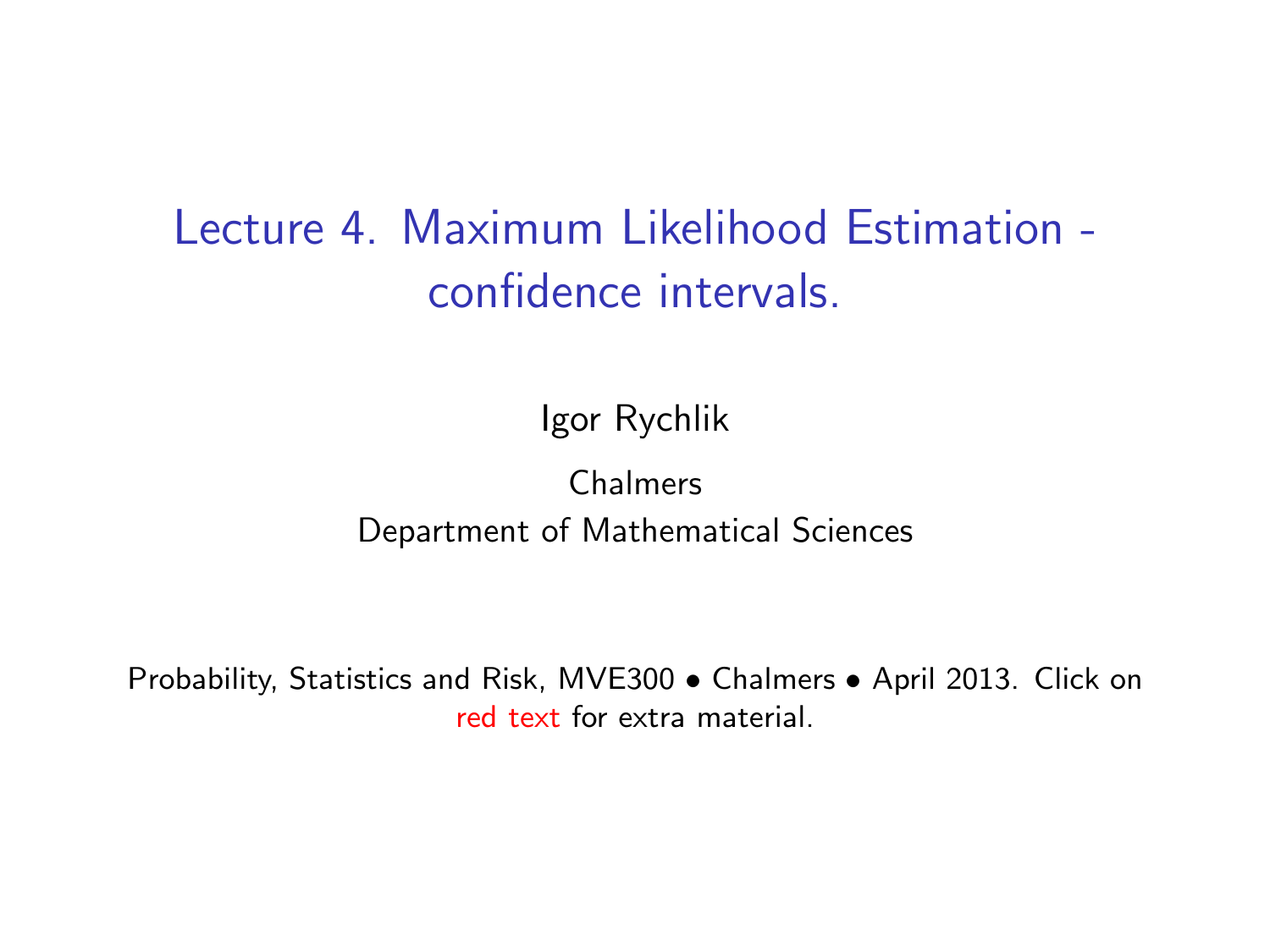## Maximum Likelihood method

It is *parametric* estimation procedure of  $F<sub>X</sub>$  consisting of two steps: choice of a model; finding the parameters:

• Choose a model, i.e. select one of the standard distributions  $F(x)$ (normal, exponential, Weibull, Poisson ...). Next postulate that

$$
F_X(x) = F\left(\frac{x-b}{a}\right).
$$

► Find estimates  $(a^*, b^*)$  such that  $F_X(x) \approx F((x - b^*)/a^*)$ . The maximum likelihood estimates (a<sup>\*</sup>, b<sup>\*</sup>) will be presented.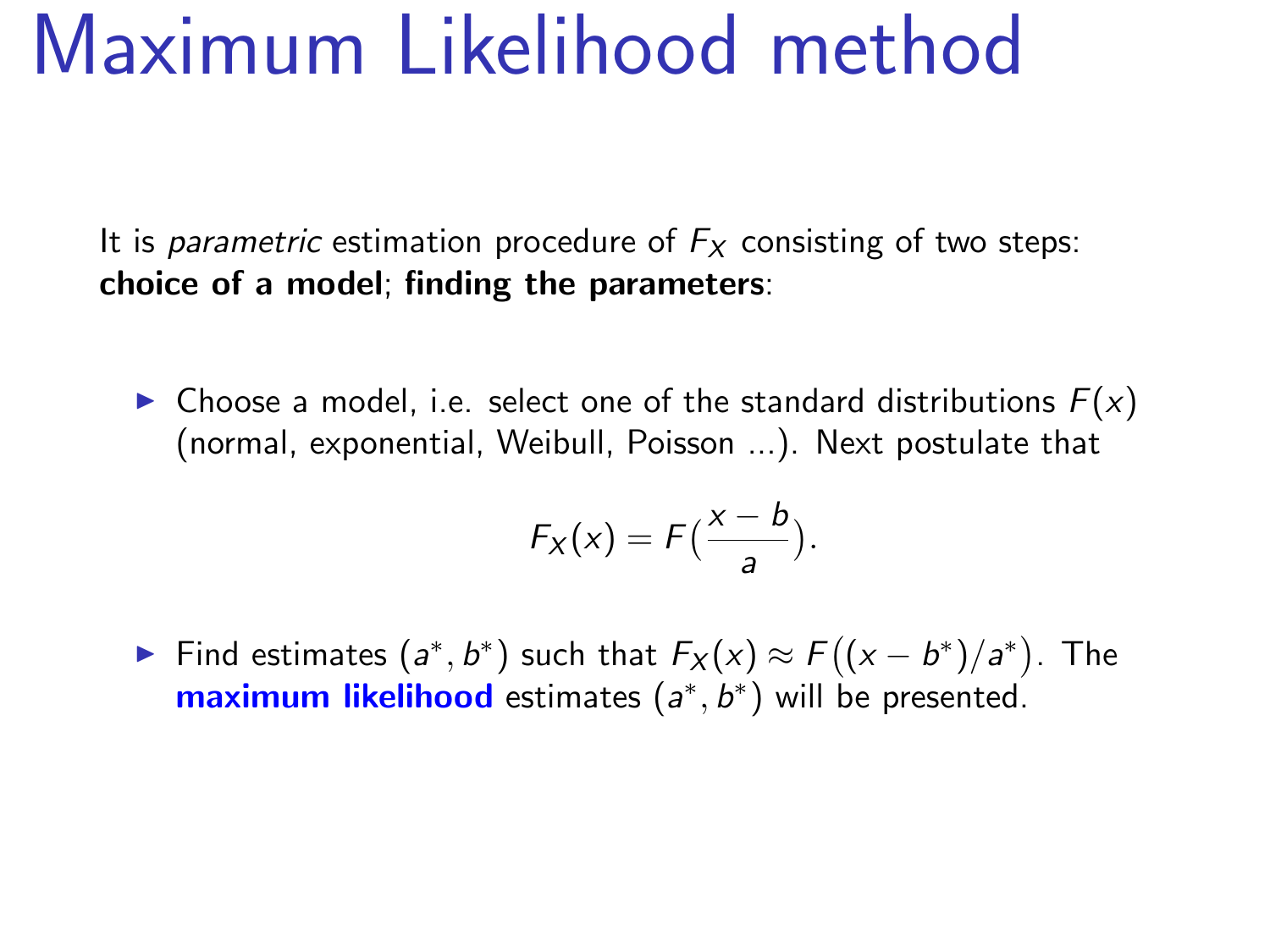Finding likelihood, review from Lecture 1:

- In Let  $A_1, A_2, \ldots, A_k$  be a partition of the sample space, i.e. k excluding alternatives such that one of them is true. Suppose that it is equally probable that any of  $A_i$  is true, i.e. prior odds  $q_i^0=1$ .
- In Let  $B_1, \ldots, B_n$  be true statements (evidences) and let B be the event that all  $B_i$  are true, i.e.  $B = B_1 \cap B_2 \cap ... \cap B_n$ .
- The new odds  $q_i^n$  for  $A_i$  after collecting  $B_i$  evidences are

$$
q_i^n = P(B | A_i) \cdot q_i^0 = P(B | A_i) \cdot 1 = P(B_1 | A_i) \cdot \ldots \cdot P(B_n | A_i).
$$

Function  $L(A_i) = P(B | A_i)$  is called likelihood that  $A_i$  is true.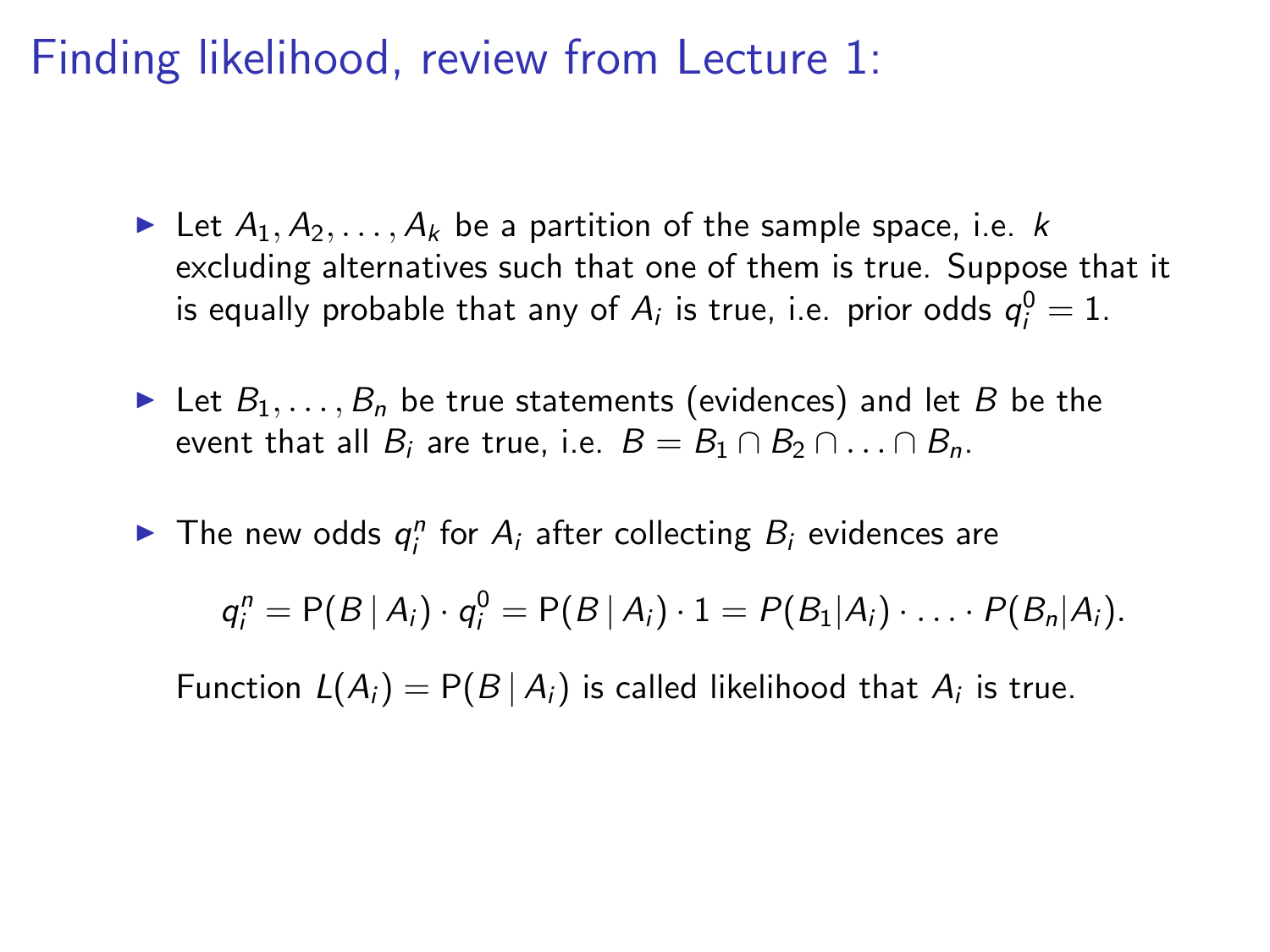## The ML estimate - discrete case:

The maximum likelihood method recommends to choose the alternative  $A_i^*$  having highest likelihood, i.e. find  $i$  for which the likelihood  $L(A_i)$  is highest.



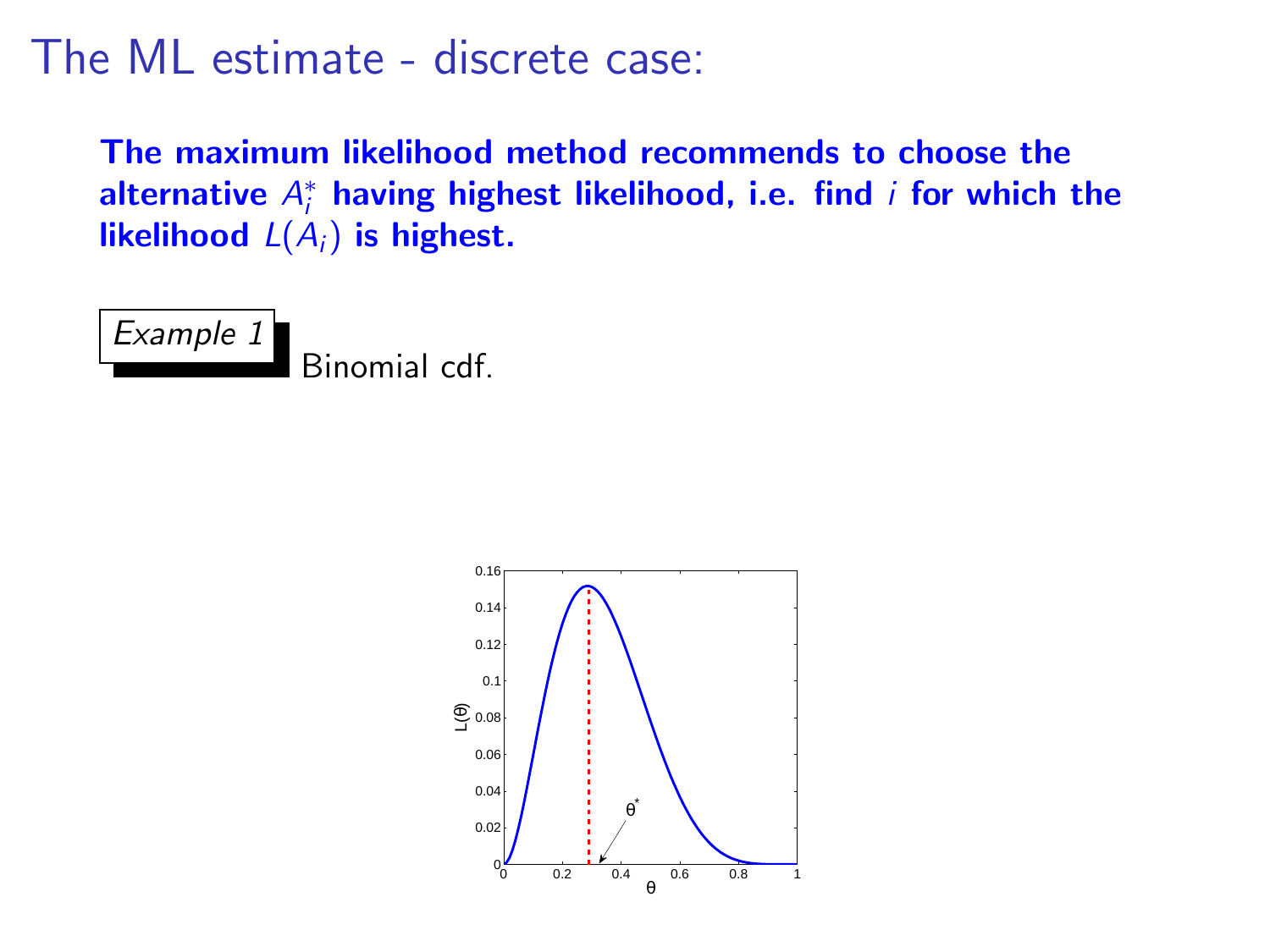## ML estimate - continuous variable:

**Model**: Let consider a continuous rv. and postulate that  $F_X(x)$  is exponential cdf, i.e.  $F_X(x) = 1 - \exp(-x/a)$  and pdf

$$
f_X(x) = \exp(-x/a)/a = f(x; a).
$$

**Data:**  $x = (x_1, x_2, \ldots, x_n)$  are observations of X. (Example: the earthquake data where  $n = 62$  obs.)

Likelihood function:<sup>1</sup> In practice data is given with finite number of digits, hence one only knows that events  $B_i = "x_i - \epsilon < X \le x_i + \epsilon"$  is true. For small  $\epsilon$ ,  $P(B_i) \approx f_X(x_i) \cdot 2\epsilon$  thus

$$
L(a) = P(B_1|a) \cdot \ldots \cdot P(B_n|a) = (2\epsilon)^n f(x_1; a) \cdot \ldots \cdot f(x_n; a).
$$

**ML-estimate:**  $a^*$  maximizes  $L(a)$  or log-likelihood  $I(a) = \ln L(a)$ . Example 2 Exponential cdf.

<sup>1</sup>Since P( $X = x_i$ ) = 0 for all values of parameter *a* it is not obvious how to define the likelihood function  $L(a)$ .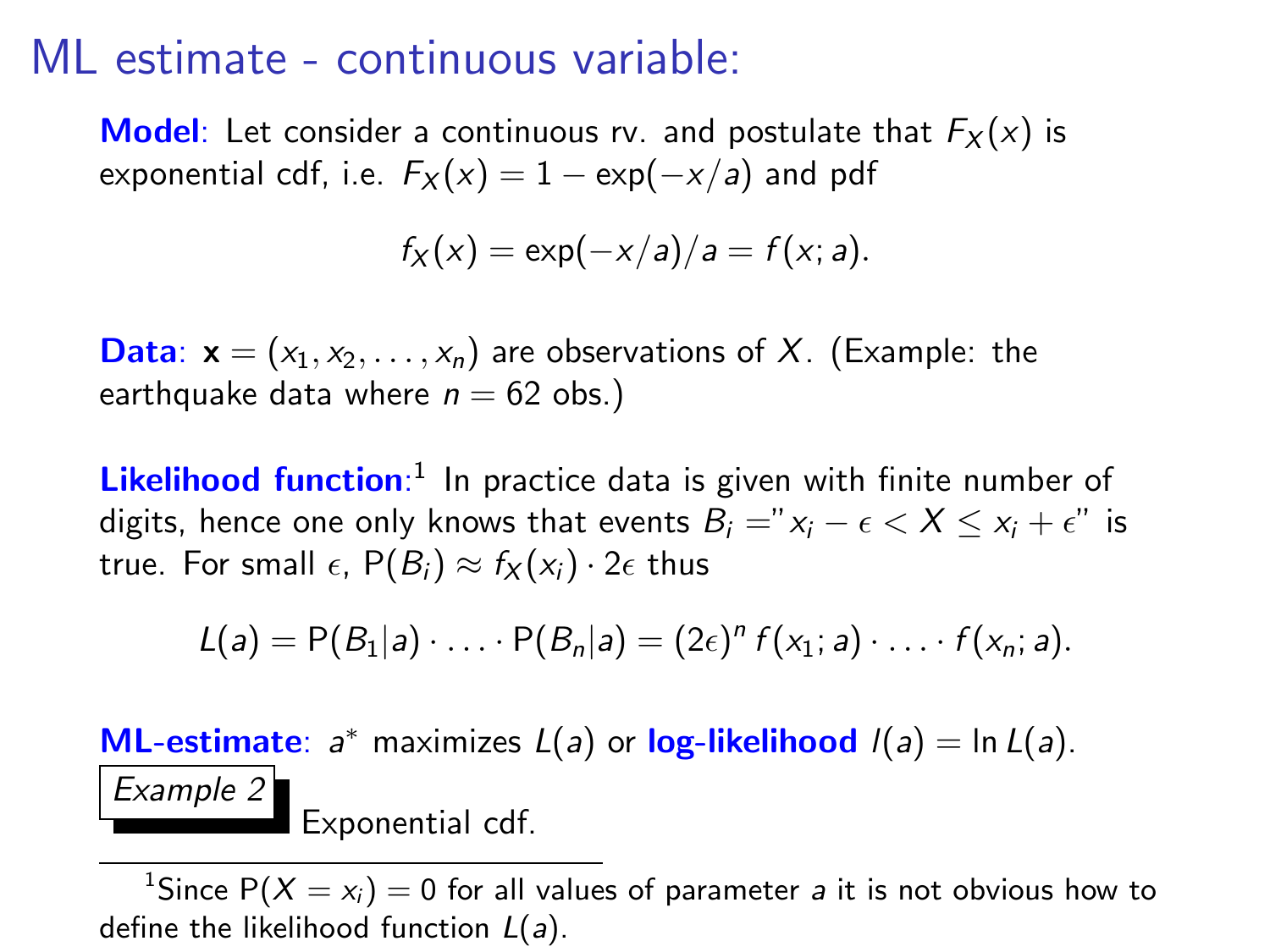## Sumarizing - Maximum Likelihood Method.

For *n* independent observations  $x_1, \ldots, x_n$  the likelihood function

$$
L(\theta) = \begin{cases} f(x_1; \theta) \cdot f(x_2; \theta) \cdot \ldots \cdot f(x_n; \theta) & \text{(continuous r.v.)} \\ p(x_1; \theta) \cdot p(x_2; \theta) \cdot \ldots \cdot p(x_n; \theta) & \text{(discrete r.v.)} \end{cases}
$$

where  $f(x; \theta)$ ,  $p(x; \theta)$  is probability density and probability-mass function, respectively.

The value of  $\theta$  which maximizes  $L(\theta)$  is denoted by  $\theta^*$  and called the ML estimate of  $\theta$ .

Example 3 Censored data.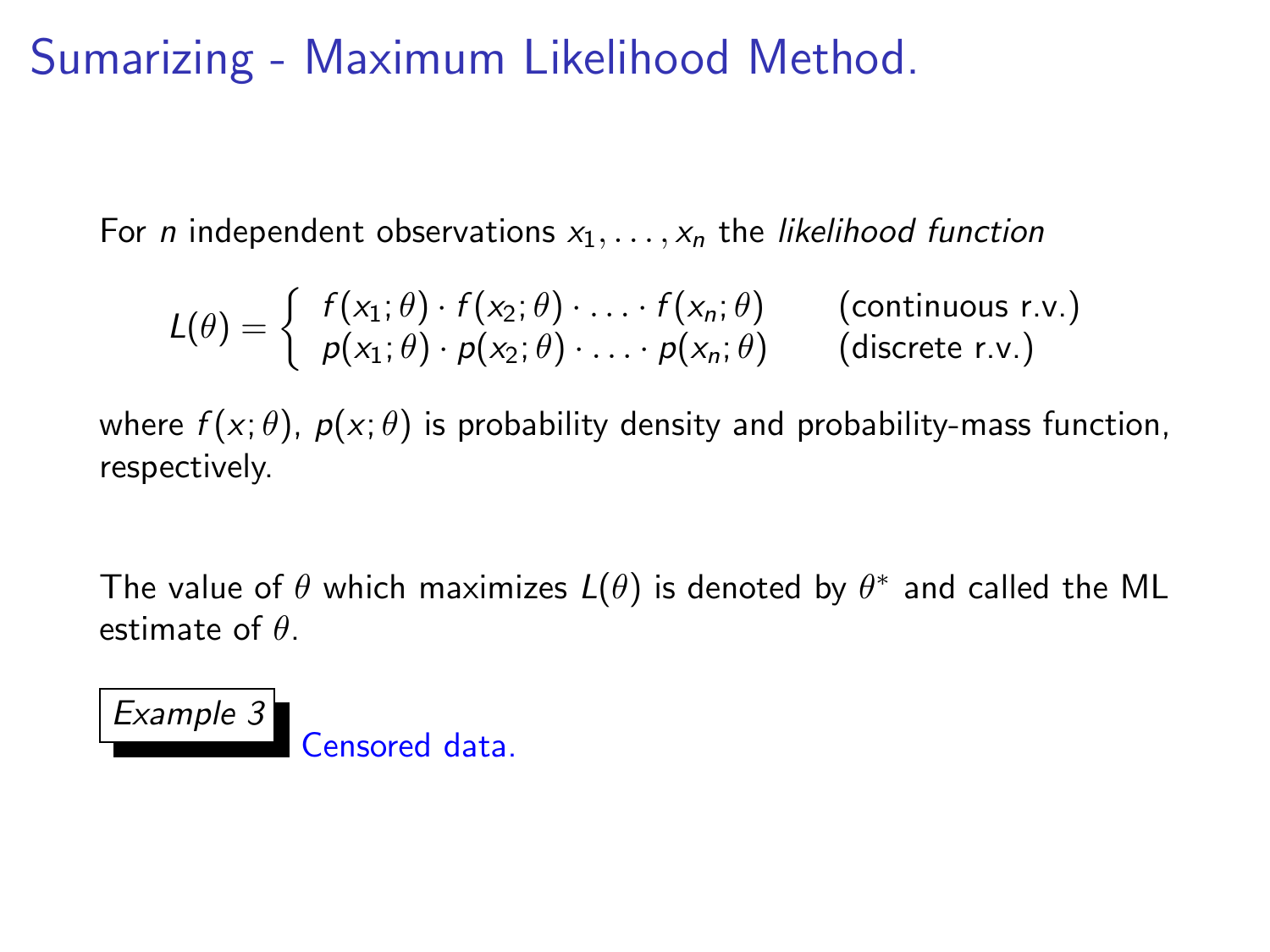## Example: Estimation Error  $\mathcal E$

Suppose that position of moving equipment is measured periodically using GPS. Example of sequence of positions  $\rho^{\text{\tiny GPS}}$  is 1.16, 2.42, 3.55, ..., km. Calibration procedure of the GPS states that the **error** 

$$
\mathcal{E}=p^{true}-p^{GPS}
$$

is approximately normal; is in average zero (no bias) and has standard deviation  $\sigma = 50$  meters. What does it means in practice?

| $\alpha$                                                            | 0.10 | 0.05 | 0.025 | 0.01 | 0.005 | 0.001 |  |  |
|---------------------------------------------------------------------|------|------|-------|------|-------|-------|--|--|
| $\lambda_\alpha$                                                    | 1.28 | 1.64 | 1.96  | 2.33 | 2.58  | 3.09  |  |  |
| $\vert$ Example 4<br>$\mathbf{e}_{\alpha}=\sigma\lambda_{\alpha}$ . |      |      |       |      |       |       |  |  |

Quantiles of the standard normal distribution.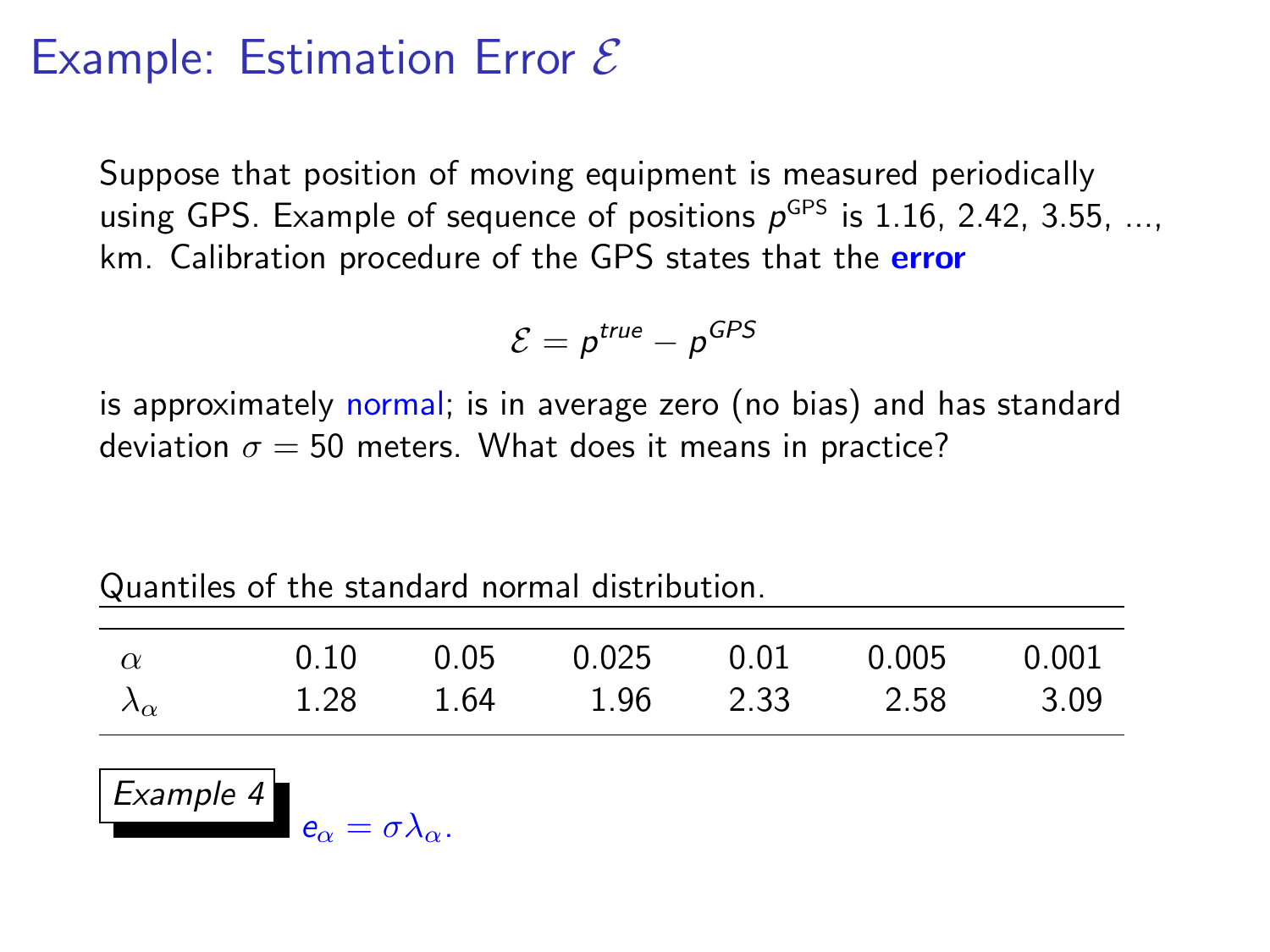## Confidence interval:

Clearly error  $\mathcal{E} = p^{\text{true}} - p^{\text{GPS}}$  is with probability  $1 - \alpha$  in the interval:

$$
\mathsf{P}(e_{1-\alpha/2}\leq \mathcal{E}\leq e_{\alpha/2})=1-\alpha.
$$

For  $\alpha = 0.05$ ,  $e_{\alpha/2} \approx 1.96 \sigma$ ,  $e_{1-\alpha/2} \approx -1.96 \sigma$ ,  $\sigma = 50$  m, hence

$$
1 - \alpha \approx P(p^{GPS} - 1.96 \cdot 50 \le p^{true} \le p^{GPS} + 1.96 \cdot 50)
$$
  
=  $P(p^{true} \in [p^{GPS} - 1.96 \cdot 50, p^{ GPS} + 1.96 \cdot 50]).$ 

If we measure many times positions using the same GPS and errors are independent then frequency of times statement

$$
A = "ptrue \in [pGPS - 1.96 \cdot 50, pGPS + 1.96 \cdot 50]"
$$

is true will be close to  $0.95<sup>2</sup>$ 

★

✧

 $2$ Often, after observing an outcome of an experiment, one can tell whether a statement about outcome is true or not. Observe that this is not possible for A!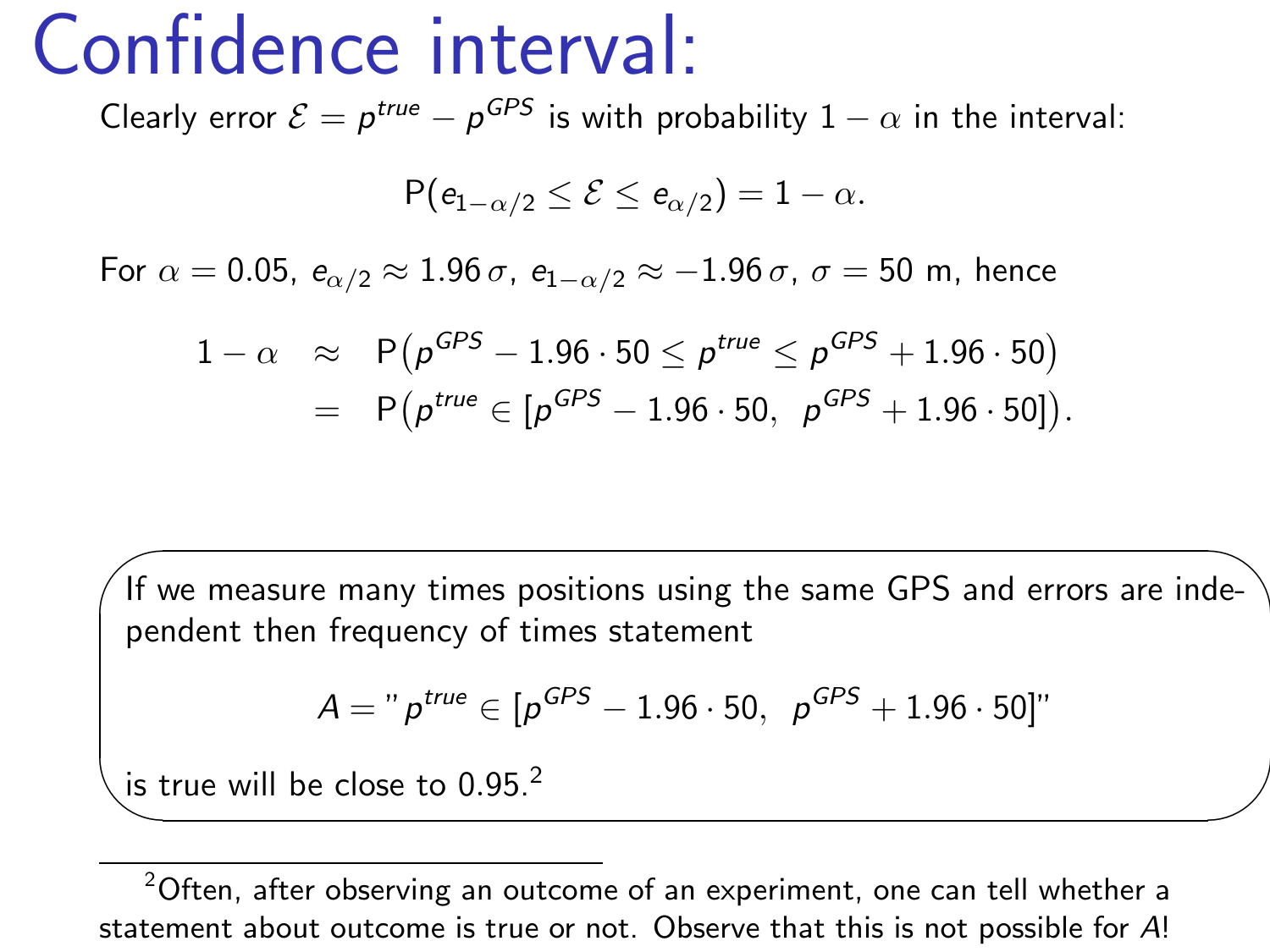# Asymptotic normality of error  $\mathcal{E}$ :

When unknown parameter  $\theta$ , say, is estimated by mean of observations then by Central Limit Theorem the error  $\mathcal{E} = \theta - \theta^*$  has mean zero and is asymptotically (as number of observations  $n$  tends to infinity) normally distributed.<sup>3</sup>

| Distribution                  | ML estimates             | $\frac{(\sigma_{\mathcal{E}}^2)^*}{\theta^*}$ |
|-------------------------------|--------------------------|-----------------------------------------------|
| $X \in Po(\theta)$            | $\theta^*=\bar{x}$       | n                                             |
| $K \in \text{Bin}(n, \theta)$ | $\theta^* = \frac{k}{n}$ | $\theta^*(1-\theta^*)$<br>n                   |
| $X \in \text{Exp}(\theta)$    | $\theta^* = \bar{x}$     | $(\theta^*)^2$<br>n                           |
| $X \in N(\theta, \sigma^2)$   | $\theta^*=\bar{x}$       | $s_n^2$<br>n                                  |

#### Example 5

<sup>3</sup>Similar result was valid for GPS estimates of positions.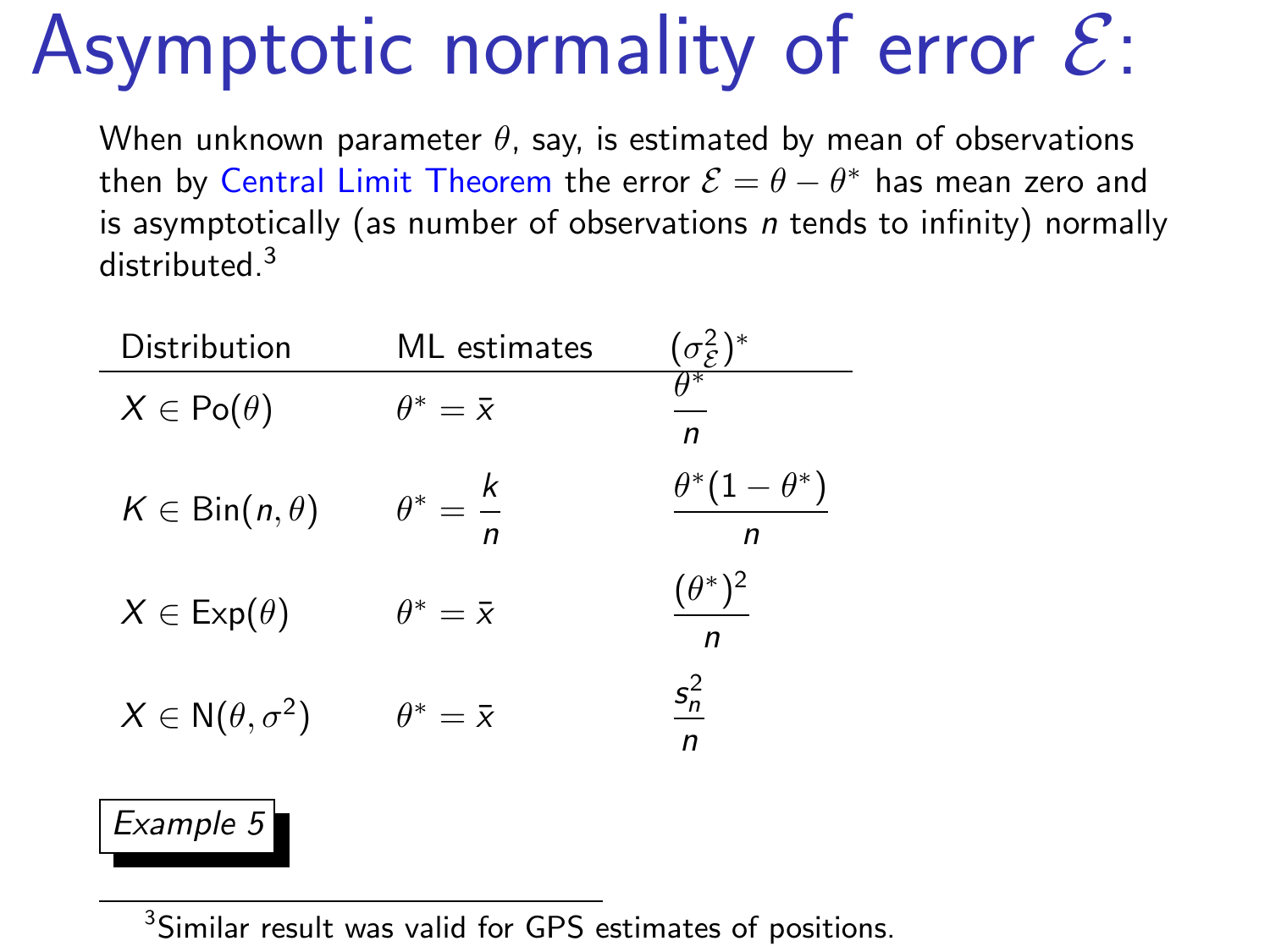## Confidence interval for unknown parameter:

As for GPS measurements, probability that statement

$$
A = " \theta \in [\theta^* - \lambda_{\alpha/2} \sigma_{\mathcal{E}}^*, \ \theta^* + \lambda_{\alpha/2} \sigma_{\mathcal{E}}^*]'',
$$

is true is approximately  $1 - \alpha$ . Since we can not tell whether A is true or not the probability measures lack of knowledge. Hence one call the probability **confidence**<sup>4</sup>.

✬ Under some assumptions, the ML estimation error  $\mathcal{E} = \theta - \theta^*$  is asymp- $\bf{totically}$  normal distributed. With  $\sigma_{\mathcal{E}}^{*}=1/\sqrt{-\ddot{l}(\theta^{*})}$ 

$$
\theta \in [\theta^* - \lambda_{\alpha/2} \sigma_{\mathcal{E}}^*, \ \theta^* + \lambda_{\alpha/2} \sigma_{\mathcal{E}}^*],
$$

with approximately  $1 - \alpha$  confidence.

✫

<sup>&</sup>lt;sup>4</sup>However if we use confidence intervals to measure uncertainty of estimated parameters values then in long run the statements A will be true with  $1 - \alpha$ frequency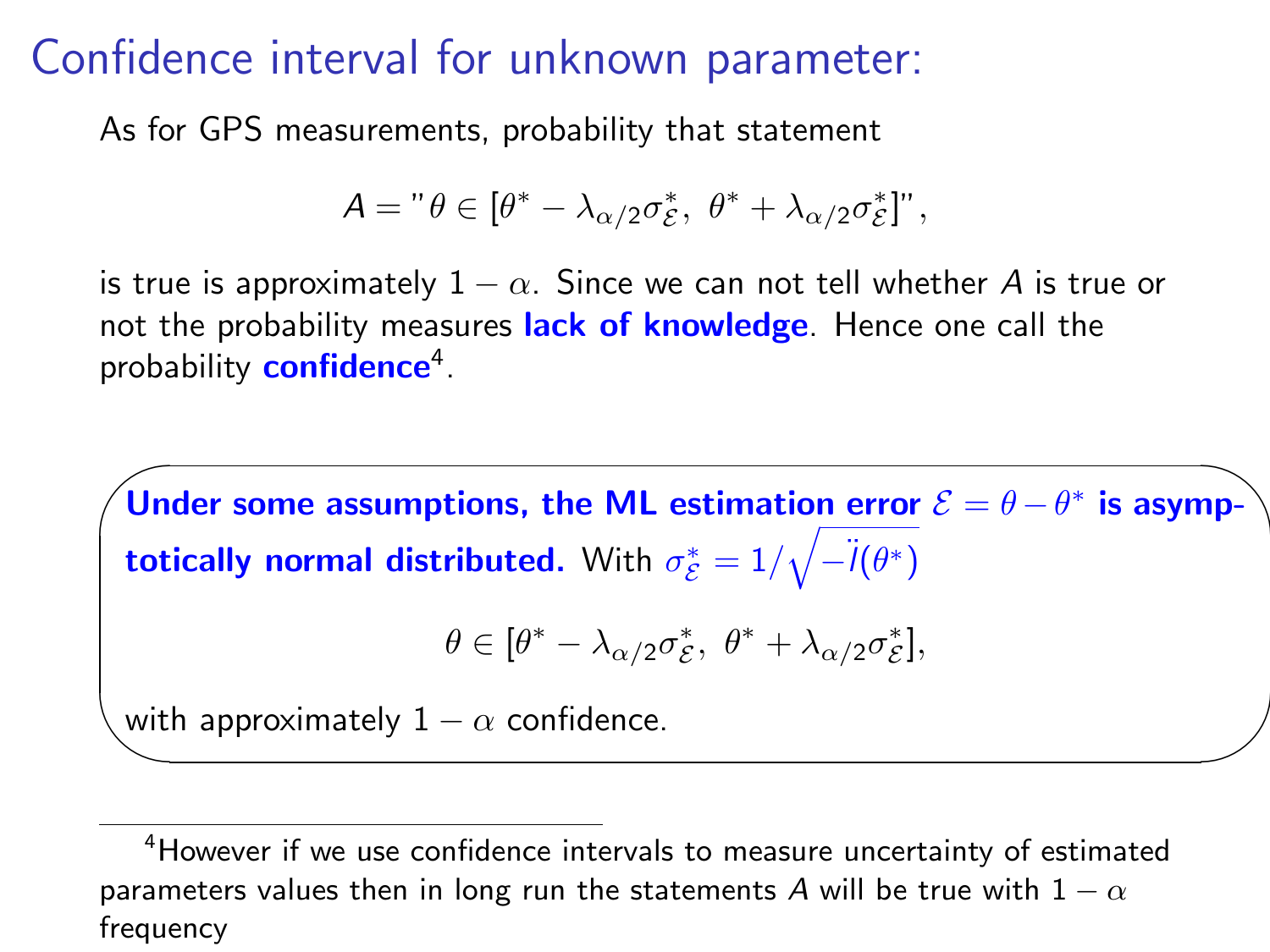### Example - Earthquake data:

Recall - the ML-estimate is  $a^* = 437.2$  days and, with the  $\alpha = 0.05$ ,

$$
e_{1-\alpha/2} = -1.96 \cdot \sqrt{3083} = -108.8
$$
,  $e_{\alpha/2} = 1.96 \cdot \sqrt{3083} = 108.8$ .

and hence, with approximate confidence  $1 - \alpha$ ,

$$
a \in [437.25 - 108.8, 437.2 + 108.8] = [328, 546].
$$

For exponential distribution with parameter a there is also exact interval: with confidence  $1 - \alpha$ 

$$
\theta\in\left[\frac{2na^*}{\chi^2_{\alpha/2}(2n)},\,\frac{2na^*}{\chi^2_{1-\alpha/2}(2n)}\right],
$$

where  $\chi^2_\alpha(f)$  is the  $\alpha$  quantile of the  $\chi^2(f)$  distribution. For the data  $\alpha=$  0.05,  $\,n=$  62,  $\,\chi^2_{1-\alpha/2}(2n)=$  95.07,  $\,\chi^2_{\alpha/2}(2n)=$  156.71 gives

 $a \in [346, 570]$ .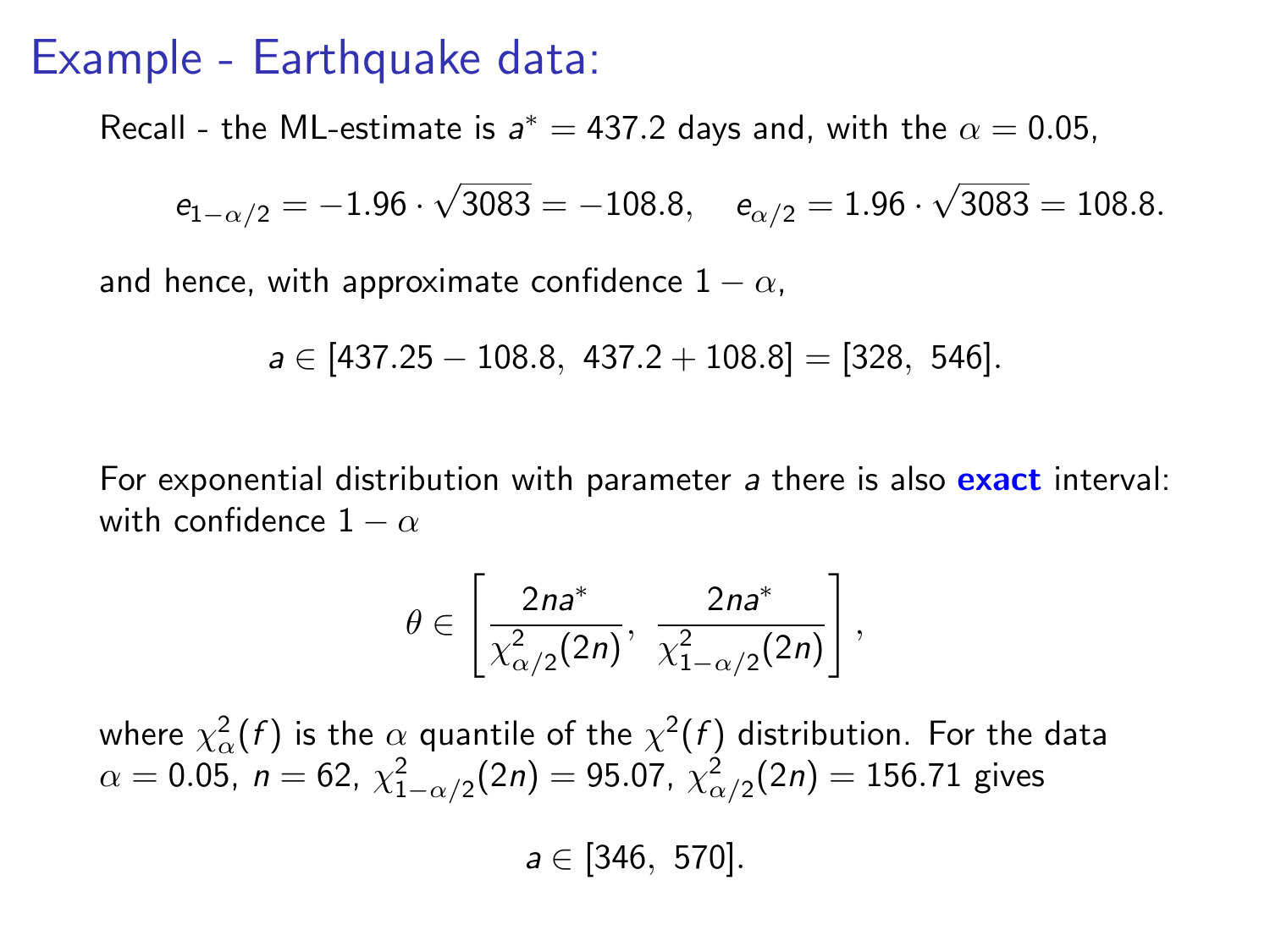## Example - normal cdf:

Suppose we have independent observations  $\mathsf{x}_1,\ldots,\mathsf{x}_n$  from  $\mathsf{N}(m,\sigma^2)$ ,  $\sigma$ unknown. Here one can construct an exact interval for  $m$ , viz. estimate  $\sigma^2$  by

$$
(\sigma^2)^* = \frac{1}{n-1} \sum_{i=1}^n (x_i - \bar{\mathbf{x}})^2 = s_{n-1}^2,
$$

then the exact confidence interval for  $m$  is given by

$$
\left[\bar{\mathbf{x}}-t_{\alpha/2}(n-1)\frac{s_{n-1}}{\sqrt{n}},\ \bar{\mathbf{x}}+t_{\alpha/2}(n-1)\frac{s_{n-1}}{\sqrt{n}}\right]
$$

where  $t_{\alpha/2}(f)$  are quantiles of the so-called **Student's t distribution** with  $f = n - 1$  degrees of freedom.

The asymptotic interval is

$$
\left[\bar{\mathbf{x}} - \lambda_{\alpha/2} \frac{s_n}{\sqrt{n}}, \ \bar{\mathbf{x}} + \lambda_{\alpha/2} \frac{s_n}{\sqrt{n}}\right].
$$

Consider  $\alpha = 0.05$ . Then  $\lambda_{\alpha/2} = 1.96$  and for  $n = 10$ , one has  $t_{\alpha/2}(9) = 2.26$  while for  $n = 25$ ,  $t_{\alpha/2}(24) = 2.06$ , which is closer to  $\lambda_{\alpha/2} = 1.96$ .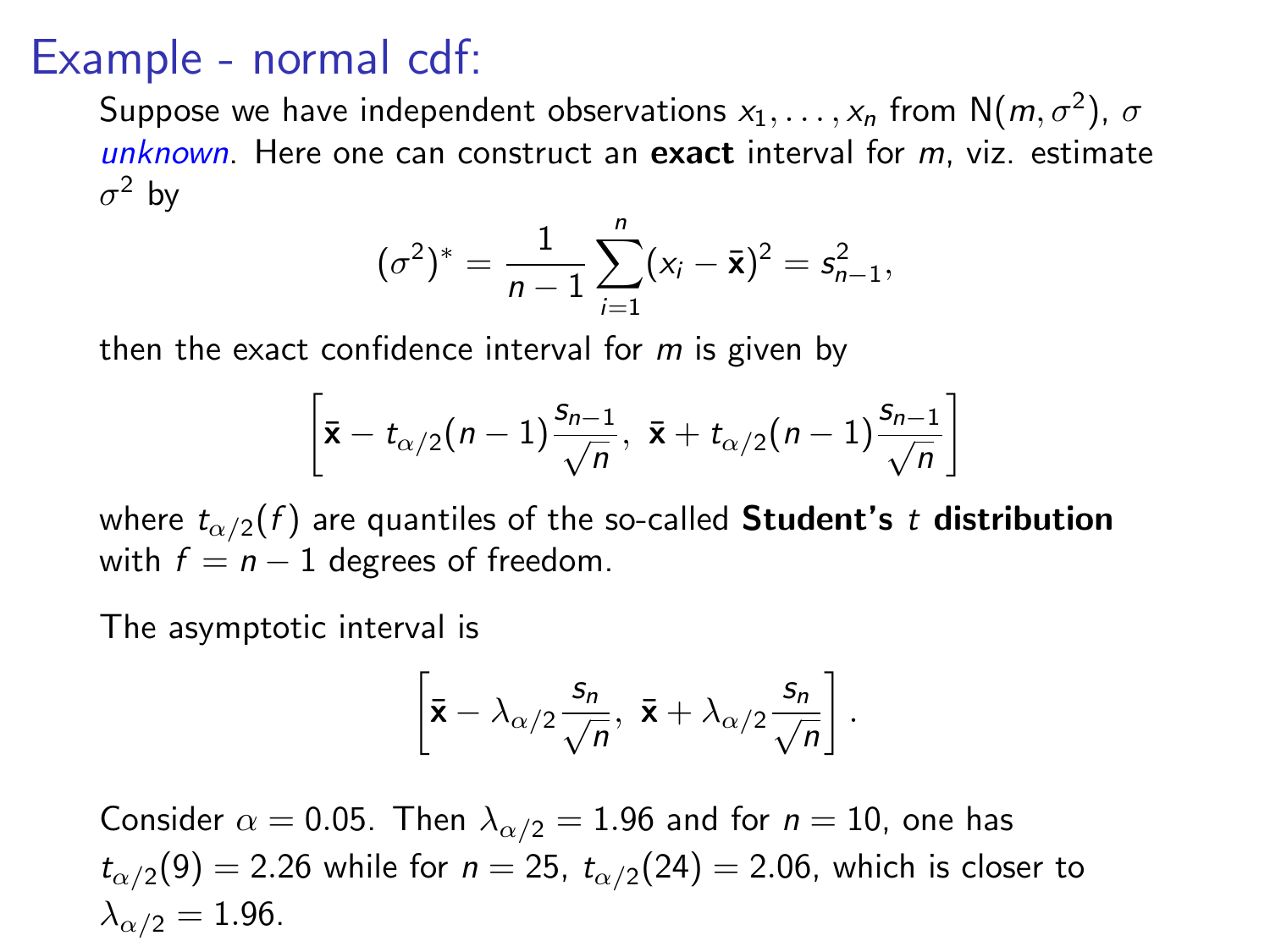## Quantiles of Student's t-distribution :

| $\overline{n}$ | 0.1   | 0.05  | 0.025  | $\alpha$<br>0.01 | 0.005  | 0.001   | 0.0005  |
|----------------|-------|-------|--------|------------------|--------|---------|---------|
|                |       |       |        |                  |        |         |         |
| $\mathbf{1}$   | 3.078 | 6.314 | 12.706 | 31.821           | 63.657 | 318,309 | 636.619 |
| $\overline{2}$ | 1.886 | 2.920 | 4.303  | 6.965            | 9.925  | 22.327  | 31.599  |
| 3              | 1.638 | 2.353 | 3.182  | 4.541            | 5.841  | 10.215  | 12.924  |
| $\frac{4}{3}$  | 1.533 | 2.132 | 2.776  | 3.747            | 4.604  | 7.173   | 8.610   |
| 5              | 1.476 | 2.015 | 2.571  | 3.365            | 4.032  | 5.893   | 6.869   |
| 6              | 1.440 | 1.943 | 2.447  | 3.143            | 3.707  | 5.208   | 5.959   |
| 7              | 1.415 | 1.895 | 2.365  | 2.998            | 3.499  | 4.785   | 5.408   |
| 8              | 1.397 | 1.860 | 2.306  | 2.896            | 3.355  | 4.501   | 5.041   |
| $\overline{9}$ | 1.383 | 1.833 | 2.262  | 2.821            | 3.250  | 4.297   | 4.781   |
| 10             | 1.372 | 1.812 | 2.228  | 2.764            | 3.169  | 4.144   | 4.587   |
| 11             | 1.363 | 1.796 | 2.201  | 2.718            | 3.106  | 4.025   | 4.437   |
| 12             | 1.356 | 1.782 | 2.179  | 2.681            | 3.055  | 3.930   | 4.318   |
| 13             | 1.350 | 1.771 | 2.160  | 2.650            | 3.012  | 3.852   | 4.221   |
| 14             | 1.345 | 1.761 | 2.145  | 2.624            | 2.977  | 3.787   | 4.140   |
| 15             | 1.341 | 1.753 | 2.131  | 2.602            | 2.947  | 3.733   | 4.073   |
| 16             | 1.337 | 1.746 | 2.120  | 2.583            | 2.921  | 3.686   | 4.015   |
| 17             | 1.333 | 1.740 | 2.110  | 2.567            | 2.898  | 3.646   | 3.965   |
| 18             | 1.330 | 1.734 | 2.101  | 2.552            | 2.878  | 3.610   | 3.922   |
| 19             | 1.328 | 1.729 | 2.093  | 2.539            | 2.861  | 3.579   | 3.883   |
| 20             | 1.325 | 1.725 | 2.086  | 2.528            | 2.845  | 3.552   | 3.850   |
| 21             | 1.323 | 1.721 | 2.080  | 2.518            | 2.831  | 3.527   | 3.819   |
| $^{22}$        | 1.321 | 1.717 | 2.074  | 2.508            | 2.819  | 3.505   | 3.792   |
| 23             | 1.319 | 1.714 | 2.069  | 2.500            | 2.807  | 3.485   | 3.768   |
| 24             | 1.318 | 1.711 | 2.064  | 2.492            | 2.797  | 3.467   | 3.745   |
| 25             | 1.316 | 1.708 | 2.060  | 2.485            | 2.787  | 3.450   | 3.725   |
| 26             | 1.315 | 1.706 | 2.056  | 2.479            | 2.779  | 3.435   | 3.707   |
| 27             | 1.314 | 1.703 | 2.052  | 2.473            | 2.771  | 3.421   | 3.690   |
| 28             | 1.313 | 1.701 | 2.048  | 2.467            | 2.763  | 3.408   | 3.674   |
| 29             | 1.311 | 1.699 | 2.045  | 2.462            | 2.756  | 3.396   | 3.659   |
| 30             | 1.310 | 1.697 | 2.042  | 2.457            | 2.750  | 3.385   | 3.646   |
| 40             | 1.303 | 1.684 | 2.021  | 2.423            | 2.704  | 3.307   | 3.551   |
| 60             | 1.296 | 1.671 | 2.000  | 2.390            | 2.660  | 3.232   | 3.460   |
| 120            | 1.289 | 1.658 | 1.980  | 2.358            | 2.617  | 3.160   | 3.373   |
| $\infty$       | 1.282 | 1.645 | 1.960  | 2.326            | 2.576  | 3,090   | 3.291   |

"The derivation of the t-distribution was first published in 1908 by William Sealy Gosset, while he worked at a Guinness Brewery in Dublin. He was prohibited from publishing under his own name, so the paper was written under the pseudonym Student. "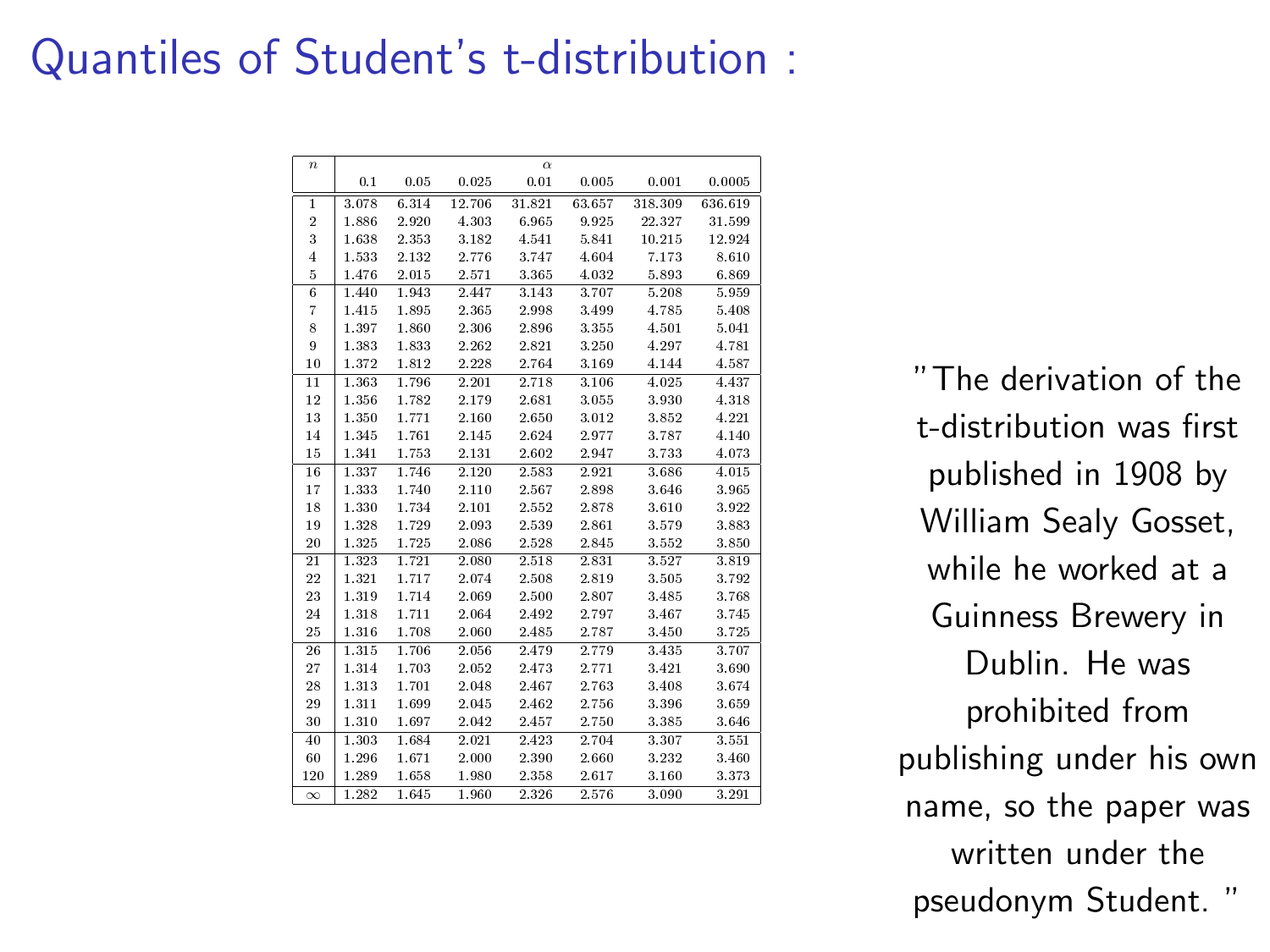## Example - Horse kicks data:

In 1898, von Bortkiewicz published a dissertation about a law of low numbers where he proposed to use the Poisson probability-mass function in studying accidents.

A part of his famous data is the number of soldiers killed by horse-kicks 1875-1894 in corps of the Prussian army. Here the data from corps II will be used:

0 0 0 2 0 2 0 0 1 1 0 0 2 1 1 0 0 2 0 0

As Bortkiewicz we assumed a Poisson distribution and found the ML estimate  $m^* = \bar{x} = 0.6$ . The total number of victims is 12 (in 20 years,  $n = 20$ ) which we consider sufficiently large to apply asymptotic normality.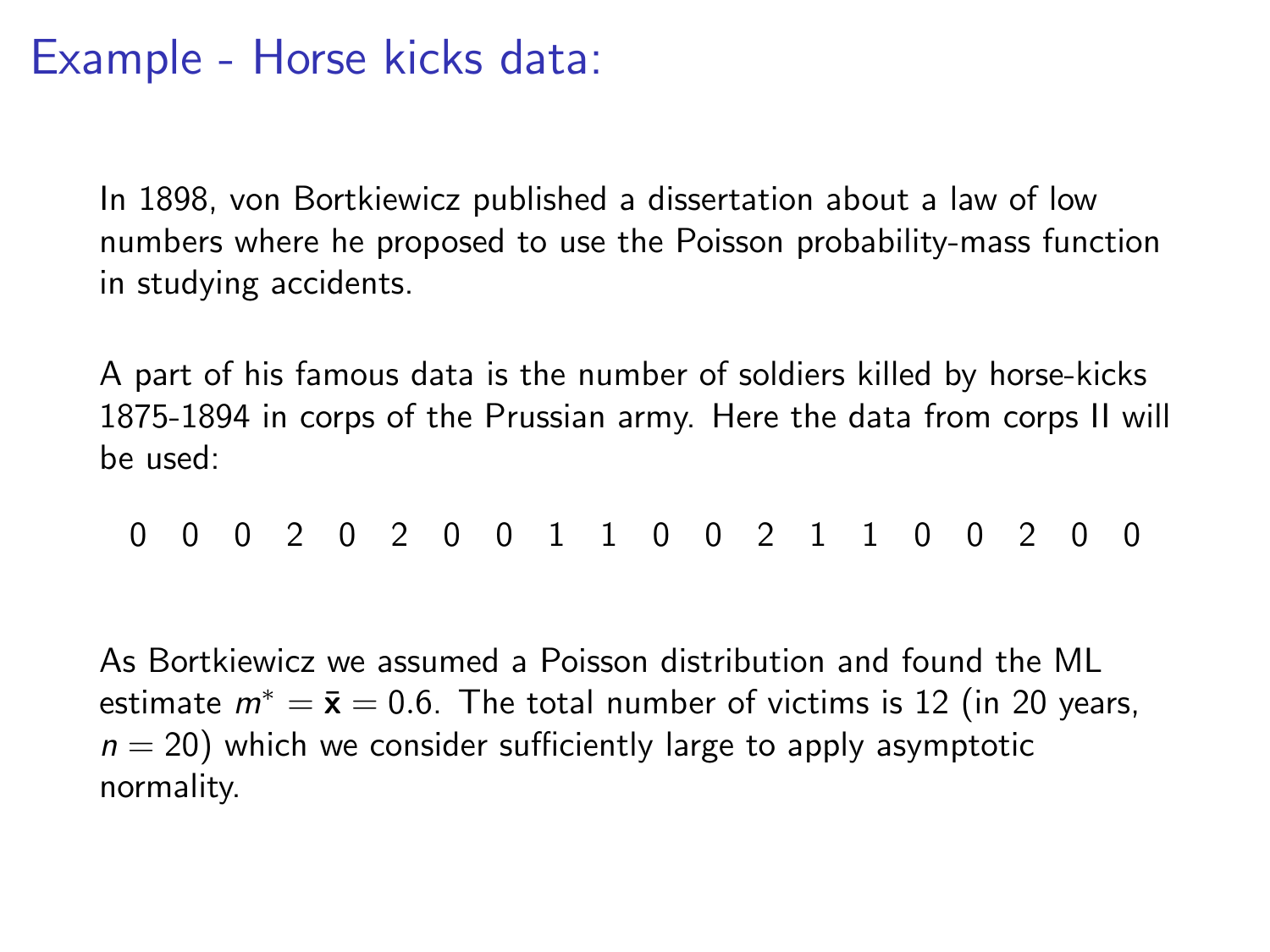## Confidence interval - Horse kicks data:

For a Poisson variable,  $(\sigma_{\mathcal{E}}^2)^* = m^*/n$ , hence  $\sigma_{\mathcal{E}}^* = \sqrt{m^*/20} = 0.173$ . The asymptotic confidence interval having approximately confidence 0.95, for the true intensity of killed people due to horse kicks

$$
\theta \in [\,0.6-1.96\cdot0.173,\,\,0.6+1.96\cdot0.173\,]=[\,0.26,\,\,0.94].
$$

The exact confidence interval having confidence  $1 - \alpha$  is

$$
m\in\left[\frac{\chi_{1-\alpha/2}^2(2n m^*)}{2n}, \frac{\chi_{\alpha/2}^2(2n m^*+2)}{2n}\right].
$$

For the Horse kicks data  $m^* = 0.6$  and we get

$$
\theta \in [0.32, 1.05]
$$

since  $\chi^2_{1-\alpha/2}(2n\theta^*) = \chi^2_{0.975}(24) = 12.40$ ,  $\chi^2_{0.025}(26) = 41.92$ .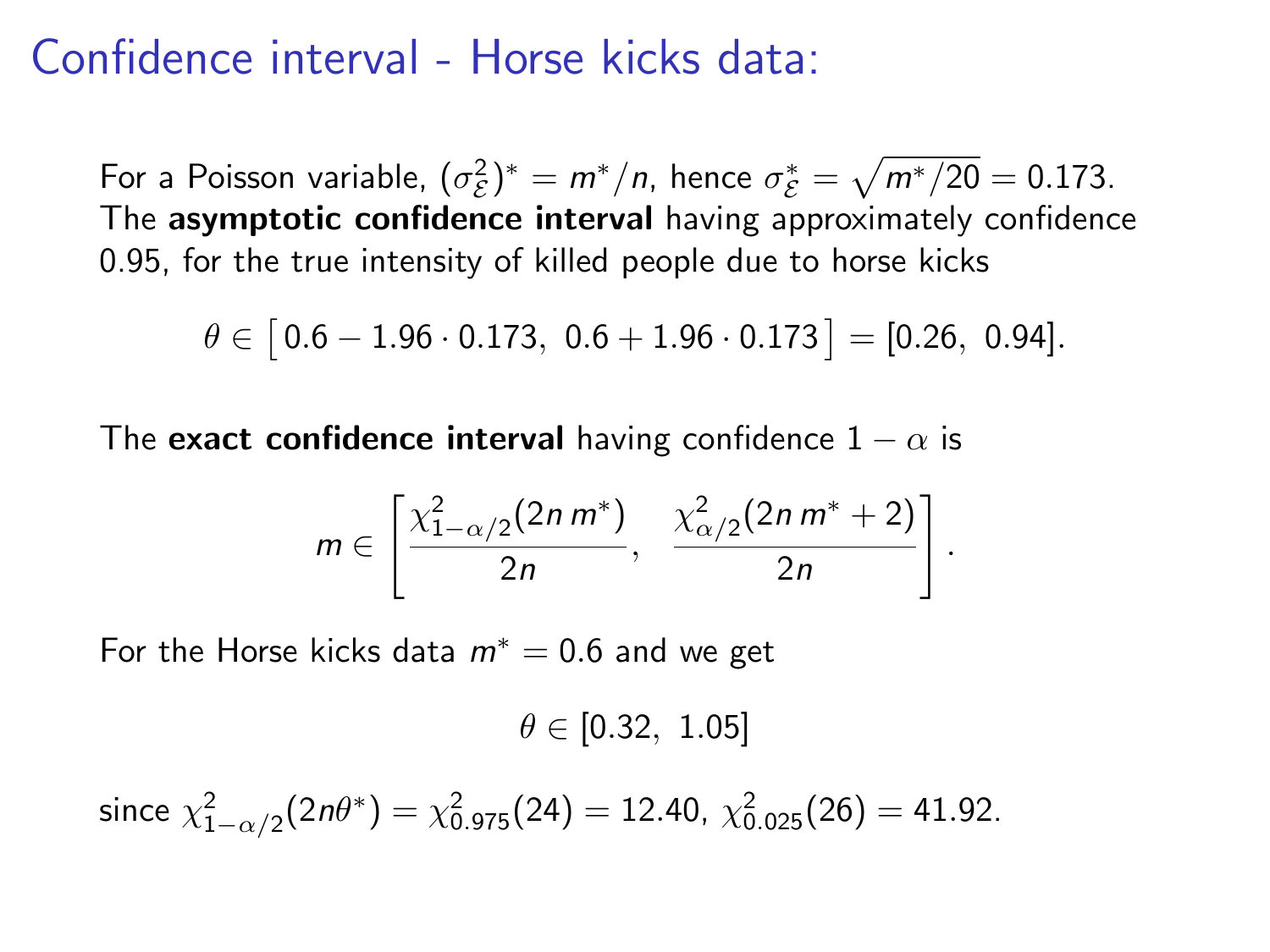## If we have time: the  $\chi^2$  test for continuous X

Since the parameter  $\theta$  is unknown we wish to test hypothesis

$$
H_0: F_X(x) = F(x, \theta^*).
$$

- In order to use  $\chi^2$  test the variability of X is described by discrete function  $K = f(X)$ .
- Definition of K: choose a partition  $c_0 < c_1 < \ldots < c_{r-1} < c_r$  and let  $K = k$  if  $c_{k-1} < X \leq c_k$ .
- $\triangleright$  Observed X,  $(x_1, \ldots, x_n)$ , are transformed into frequencies  $n_k$ , how many times K took value k, and  $P(K = k)$  is estimated by  $p_k^* = n_k/n$ . Finally  $p_k^*$  is compared with

$$
p_k = P(K = k) = P(c_{k-1} < X \leq c_k) = F(c_k, \theta^*) - F(c_{k-1}, \theta^*).
$$

▶ H<sub>0</sub> is rejected if  $Q = \sum_{k=1}^{r} \frac{(n_k - np_k)^2}{np_k}$  $\frac{(-np_k)^2}{np_k} > \chi^2_{\alpha}(f)$ . Here  $f = r - m - 1$ , where  $m$  is the number of parameters that have been estimated.<sup>5</sup>

<sup>&</sup>lt;sup>5</sup>As a rule of thumb one should check that  $np_k > 5$  for all k.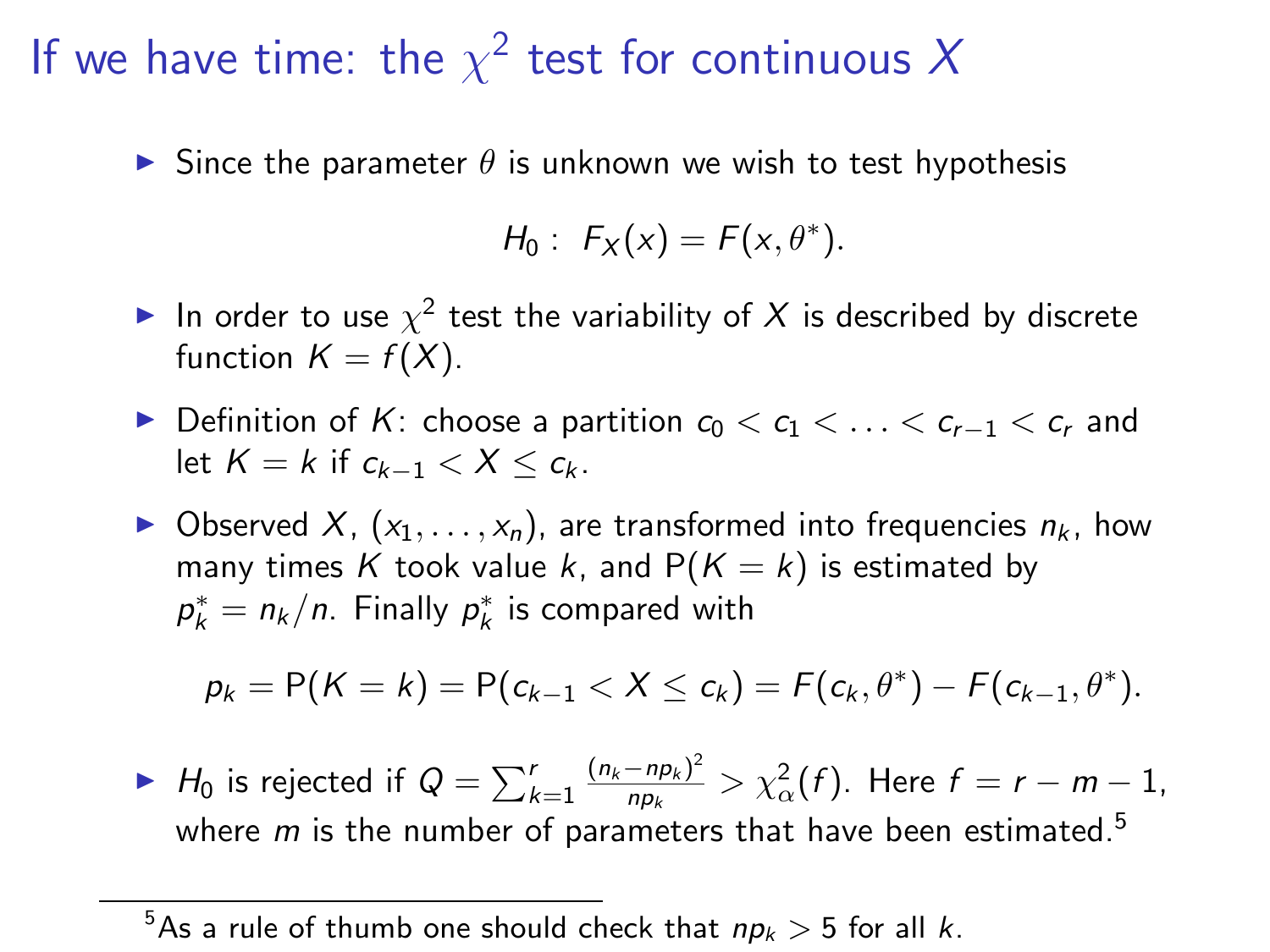### Times between serious earthquakes - exponential cdf?

- ► Hypothesis  $H_0$ :  $F(x;\theta) = 1 \exp(-x/\theta^*)$  with  $\theta^* = 437.2$ .
- Defining K:  $c_0 = 0$ ,  $c_1 = 100$ ,  $c_2 = 200$ ,  $c_3 = 400$ ,  $c_4 = 700$ ,  $c_5 = 1000$ , and  $c_6 = \infty$  and finding  $n_k$  "click".

► Probabilities 
$$
p_k = P(K = k)
$$
;  
\n $p_1 = 1 - e^{-100/437.2} = 0.2045$ ,  $p_2 = e^{-100/437.2} - e^{-200/437.2} = 0.1627$ ,  
\nand  $p_3 = 0.2323$ ,  $p_4 = 0.1989$ ,  $p_5 = 0.1001$  and  $p_6 = 0.1015$ .

Computing  $Q$  statistics and testing:



Green dots  $np_i$  red dots  $n_i$ .  $Q = 0.1376 + 0.9449 + 0.0113 + 0.0362 +$  $2.3191 + 0.8355 = 4.285$ .

Testing  $H_0$ : Now  $f = 6 - 1 - 1$  and with  $\alpha =$  0.05,  $\chi_{0.05}^2(4) =$  9.49. Hence the exponential model can not be rejected.